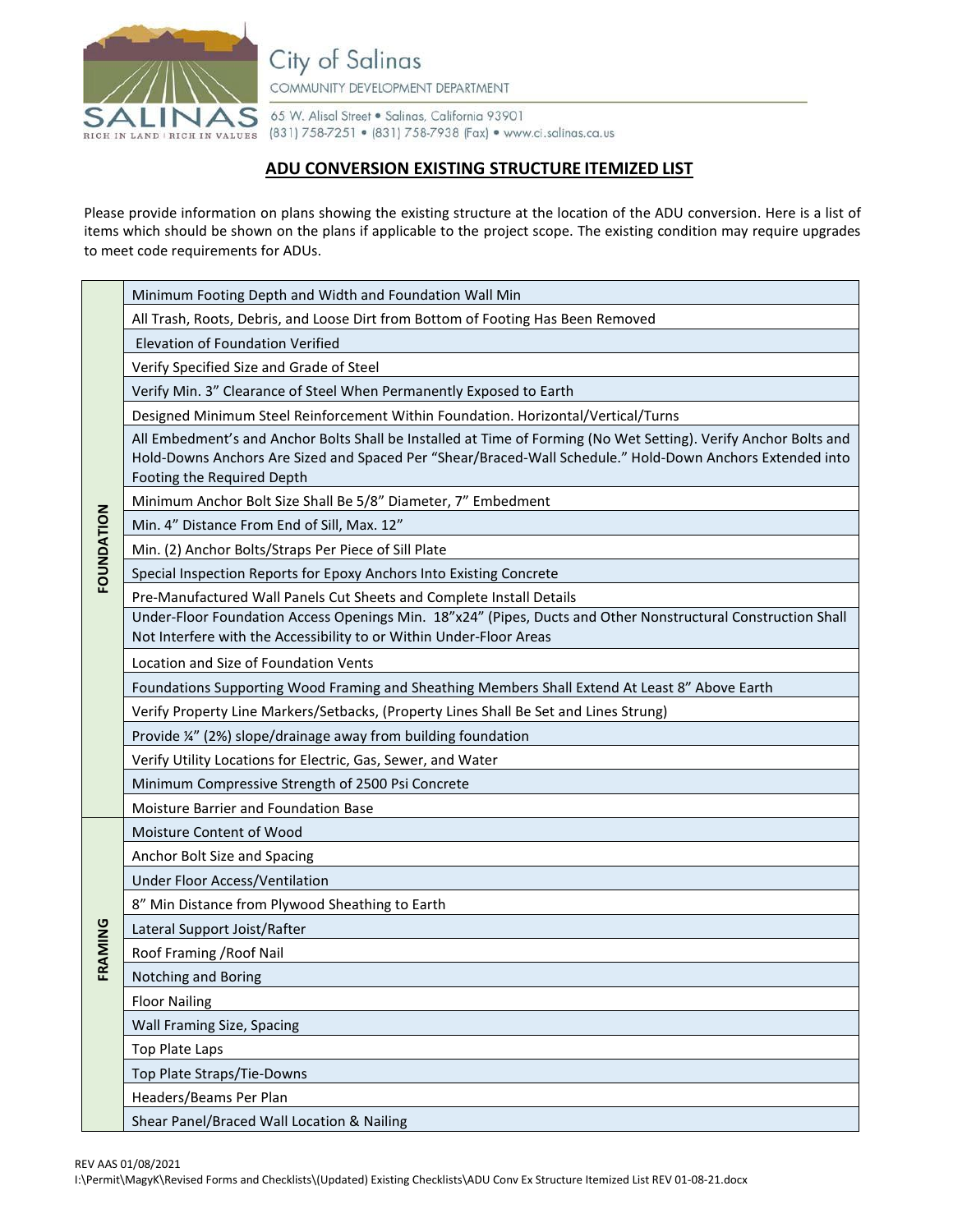

## City of Salinas

COMMUNITY DEVELOPMENT DEPARTMENT

65 W. Alisal Street . Salinas, California 93901 RICH IN LAND | RICH IN VALUES (831) 758-7251 • (831) 758-7938 (Fax) • www.ci.salinas.ca.us

| FRAMING    | Tie Downs, Shear Transfer Nailing                                                                                                                                                              |
|------------|------------------------------------------------------------------------------------------------------------------------------------------------------------------------------------------------|
|            | Three Stud at Corner & Intersecting Walls                                                                                                                                                      |
|            | Fire Blocking Horizontal and Vertical/ Draft-Stop                                                                                                                                              |
|            | <b>Attic Ventilation &amp; Access</b>                                                                                                                                                          |
|            | Stair Rise/Run                                                                                                                                                                                 |
|            | Stud & Joist Notching & Boring                                                                                                                                                                 |
|            | Escape Window Size & Sill Height                                                                                                                                                               |
|            | Minimum Ceiling Height                                                                                                                                                                         |
|            | Windows In and Flashed                                                                                                                                                                         |
|            | <b>Safety Glazing</b>                                                                                                                                                                          |
|            | Protect NM Cable from the Studs Edge No Less Than 1 %": From Surface or Use Nail Plate                                                                                                         |
|            | Secure NM Cable Within 12" From Metal Box and 8" From Plastic Box Min 1/4" Insulation Into Box                                                                                                 |
|            | No More Than 2 Cables Bundled Through Framing, If Sealed Must be De-Rated                                                                                                                      |
|            | NM Cable Smaller Than 8-3 Must Be Protected Under Floor Joist Smaller Wire Must Have Running Boards or<br>Through Joist                                                                        |
|            | Protect Wire Within 6' of Access Hole                                                                                                                                                          |
|            | Equipment Requires Outlet and Light Switch at Entrance                                                                                                                                         |
|            | Minimum Two Circuits for Small Appliance at Kitchen, Disposal, and Dishwasher Separate Circuit                                                                                                 |
|            | Receptacles Spaced at 4' Rule for Counters                                                                                                                                                     |
|            | If Using Duplex Receptacle for Dishwasher/Disposal Circuits than a Handle Tie or Two Pole Breaker Needed for<br>12-3 Circuit                                                                   |
|            | Laundry Min 1-20 Amp Outlet Required                                                                                                                                                           |
|            | Bath Minimum 1-20 Amp for All Outlets in Bath or All GFCI Receptacles in Bathrooms Tied Together by                                                                                            |
|            | Themselves                                                                                                                                                                                     |
| ELECTRICAL | Accessible Receptacles at Front and Rear Max 6 1/2' Above Grade                                                                                                                                |
|            | Check All Grounding and Bonding (UFER, Water Bonding, and Gas Use Table 250.66 for Water and 250.122 for<br>Gas Bond. 1/2" Rebar or #4 Bare Copper in Footing for GEC Size Use 250.66 for Size |
|            | Service Panel: Check Clearance 30 Min Wide by 36" Deep. Makeup with Listed Breakers Installed and Made Tight.<br>Identify Branch Circuit Max Height for Breakers is 6'7"                       |
|            | No Panel Boards in Bathrooms and Closets                                                                                                                                                       |
|            | Antioxidant Installed on all Aluminum Wires                                                                                                                                                    |
|            | Check Wire Size Minimum 4AWG CU or 2AWG AL 2007 CEC310.15B6                                                                                                                                    |
|            | Check Insulation for Damage and Type                                                                                                                                                           |
|            | Use Proper Bending Ratios Not More Than 5 Times the Diameter of Cable                                                                                                                          |
|            | Proper Smoke and Carbon Monoxide Detector Locations                                                                                                                                            |
|            | All Outlets in Bedroom To Be Arc Fault Protected Receptacles, Smoke Detector, and Lights                                                                                                       |
|            | Use Proper Size Wire for Amperage 12 Gauge for 20 Amp, and 14 Gauge For 15 Amp, Usually 14 Gauge is White,<br>and 12 Gauge is Yellow                                                           |
|            | Check That All Recessed Can Lights In Unconditioned Space are Air Tight and IC Rated If In Contact With<br>Insulation                                                                          |
|            | Check Sub Panel for Ground, and Neutral to be Separated, Only Ok To Be Tied Together In Main Service Panel                                                                                     |
|            | Check Metal Boxes for Ground Screws, and No Metal Mud Rings With Plastic Boxes Unless Bonding Jumper<br>Installed                                                                              |
|            |                                                                                                                                                                                                |